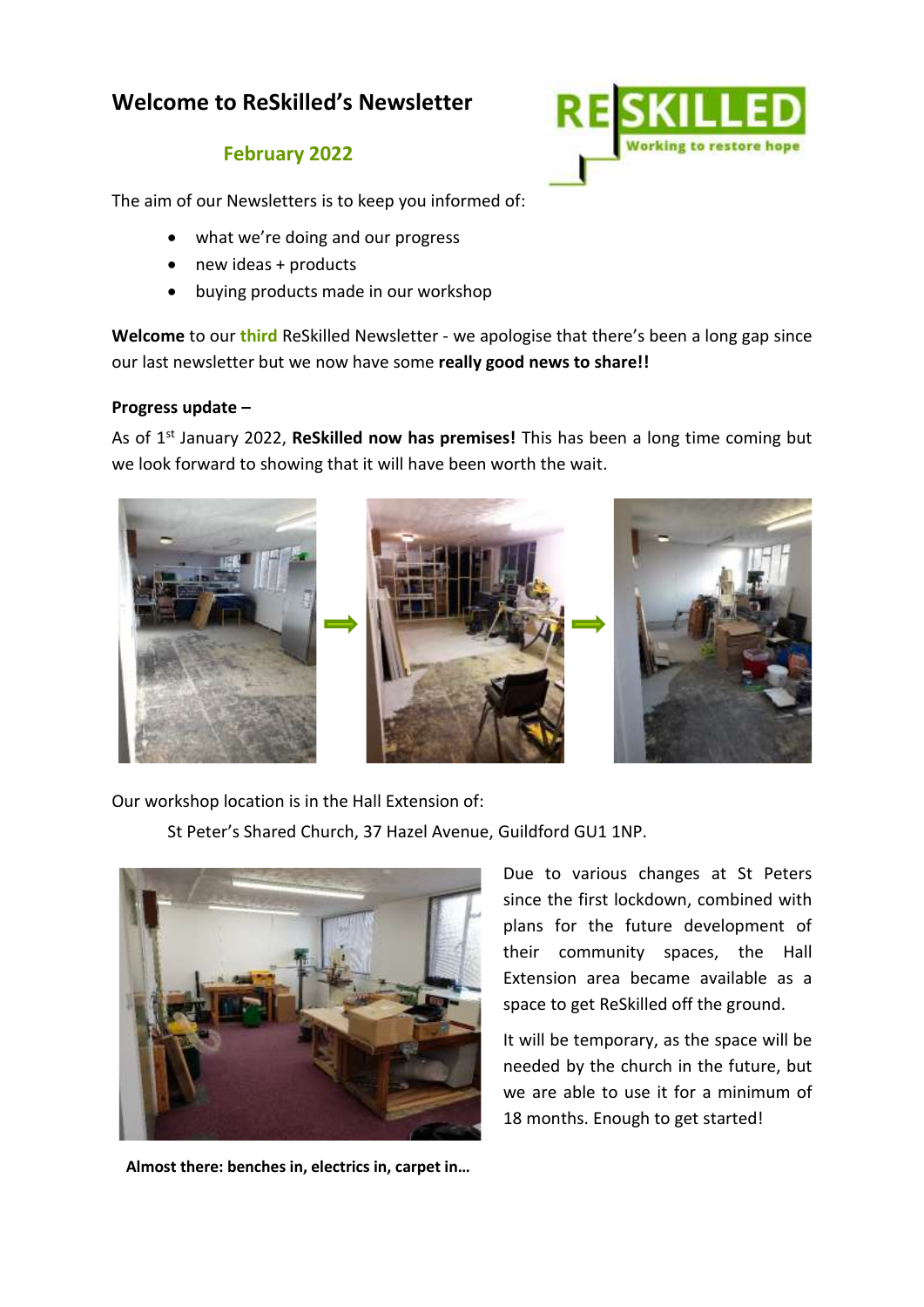We are now looking for Volunteers to help for a day a week (Monday to Thursday) – you must simply enjoy working with wood and like to encourage others. As a Christian based charity, we also ask that you share our values of hope, forgiveness and valuing everyone. For more information, please see our [Volunteering](https://reskilled.org/volunteer-at-reskilled/) page.

Our various Referral agencies have been very positive about how it's going and what we'll be offering, and we hope to have our first Participants in March.

#### **Funding**

Now that we have premises it should be more straightforward (not necessarily easier) to raise the funds we need. However, whilst Covid has increased the need for a project like ReSkilled, so too has it decreased some funders' ability to provide support.



Our aim is that 50% of ReSkilled's funding will be through the **regular giving** of individuals who have a heart for what we are doing – in the first year this is only expected to be 25% (approx. £6,000). This **reduces our dependence on grants** and in the long term we also aim to find a partner organisation to work with.

We will be presenting ReSkilled to local churches and hope that many who want to see lives transformed will become part of the donor base. We will give presentations more widely later.

#### **Wooden Products**

When Participants start attending ReSkilled - one day a week - they will make a couple of pieces to keep or give to someone. After that, our expectation is to alternate between something for ReSkilled to sell, helping to support us, and something for themselves.

As such we have continued to develop the product range. We now have a variety of products planned:

- Candle holders
- Mirrors
- Clocks
- Chopping boards
- Scarf hanger
- Door wedges
- Bagel cutting block
- and more…





**Candle holder Mirror with keyring hooks Bagel cutting block**